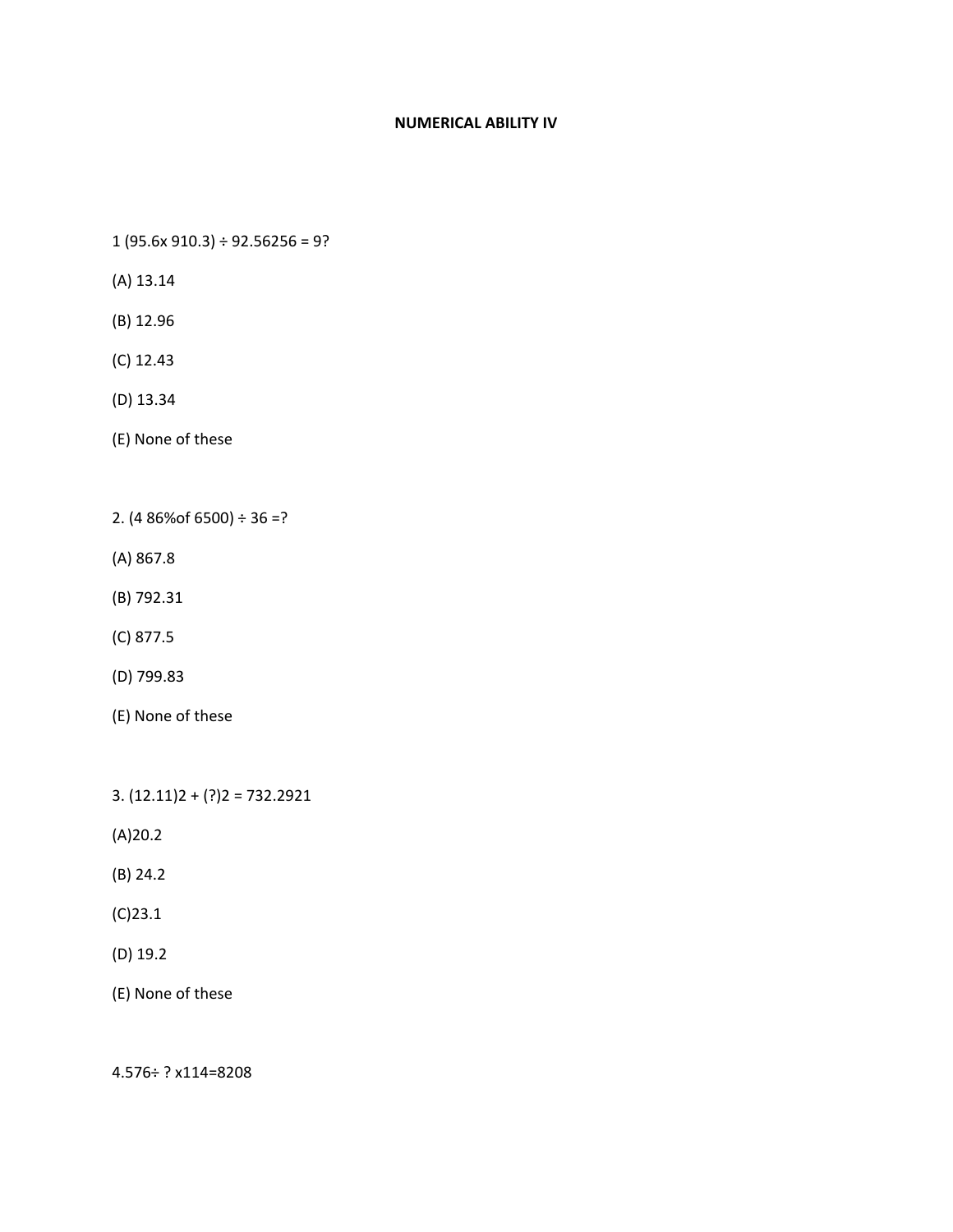(A)8

(B)7

(C)6

(D)9

(E) None of these

5.  $(1024 - 263 - 233) \div (986 - 764 - 156) = ?$ 

(A)9

(B)6

(C)7

(D)8

(E) None of these

6. ?125÷5x ?=6265

(A)1253

(B) 1250

(C)1245

(D) 1550

(E) None of these

 $7.(42)2 \div 6.3 \times 26 = ?$ 

(A)7182

(B) 7269

(C)7260

(D) 7240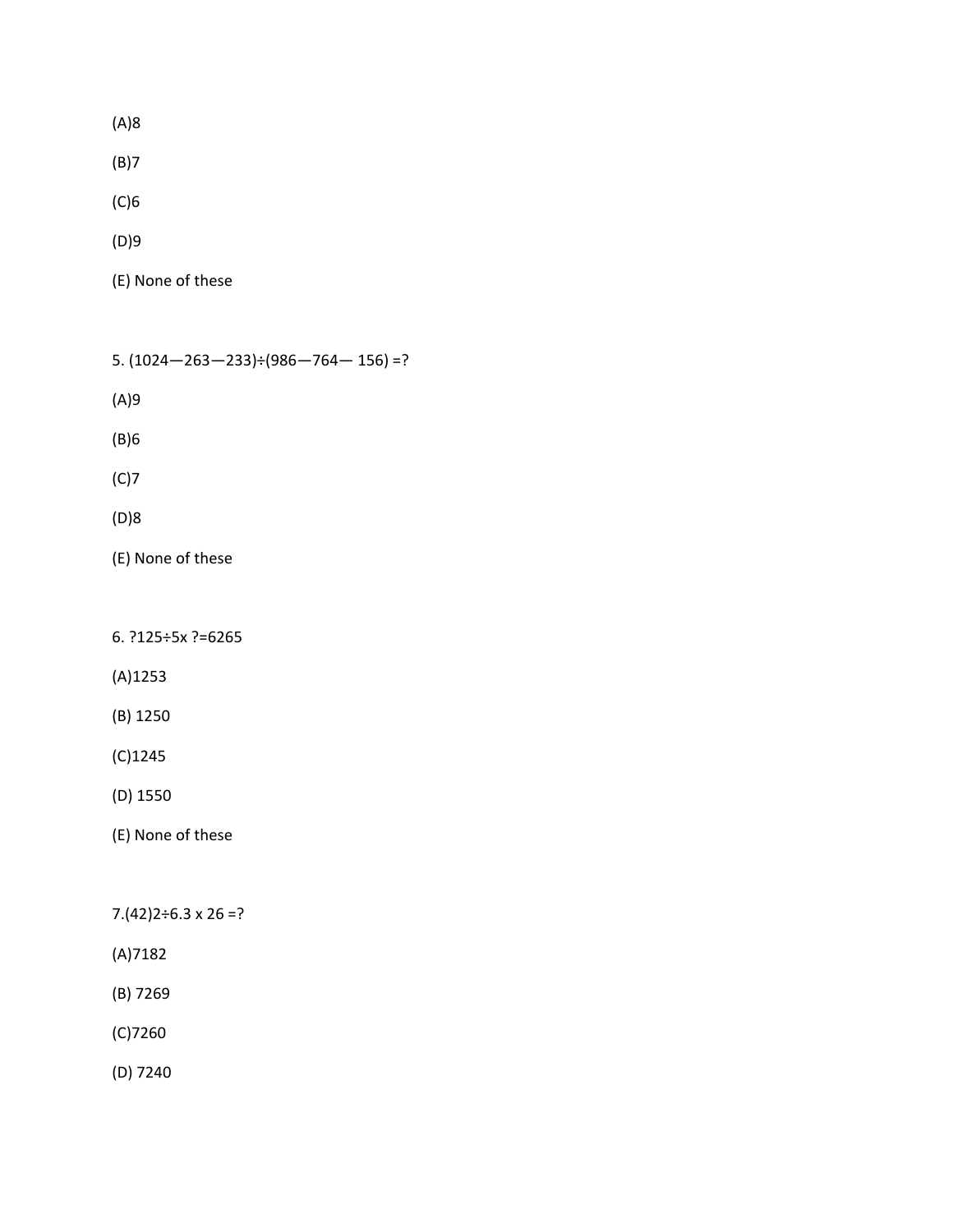(E) None of these

8.384×12×2=?

(A)9024

(B) 9216

(C)6676

(D) 6814

(E) None of these

9.6534÷40÷33=?

(A)3.06

(B) 5.25

(C)4.82

(D) 6.12

(E) None of these

10. ?2704 x ?2209=?

(A)1996

(B)2444

(C)2452

(D)1983

(E)None of these

11.2536+4851—?=3450+313

(A)3961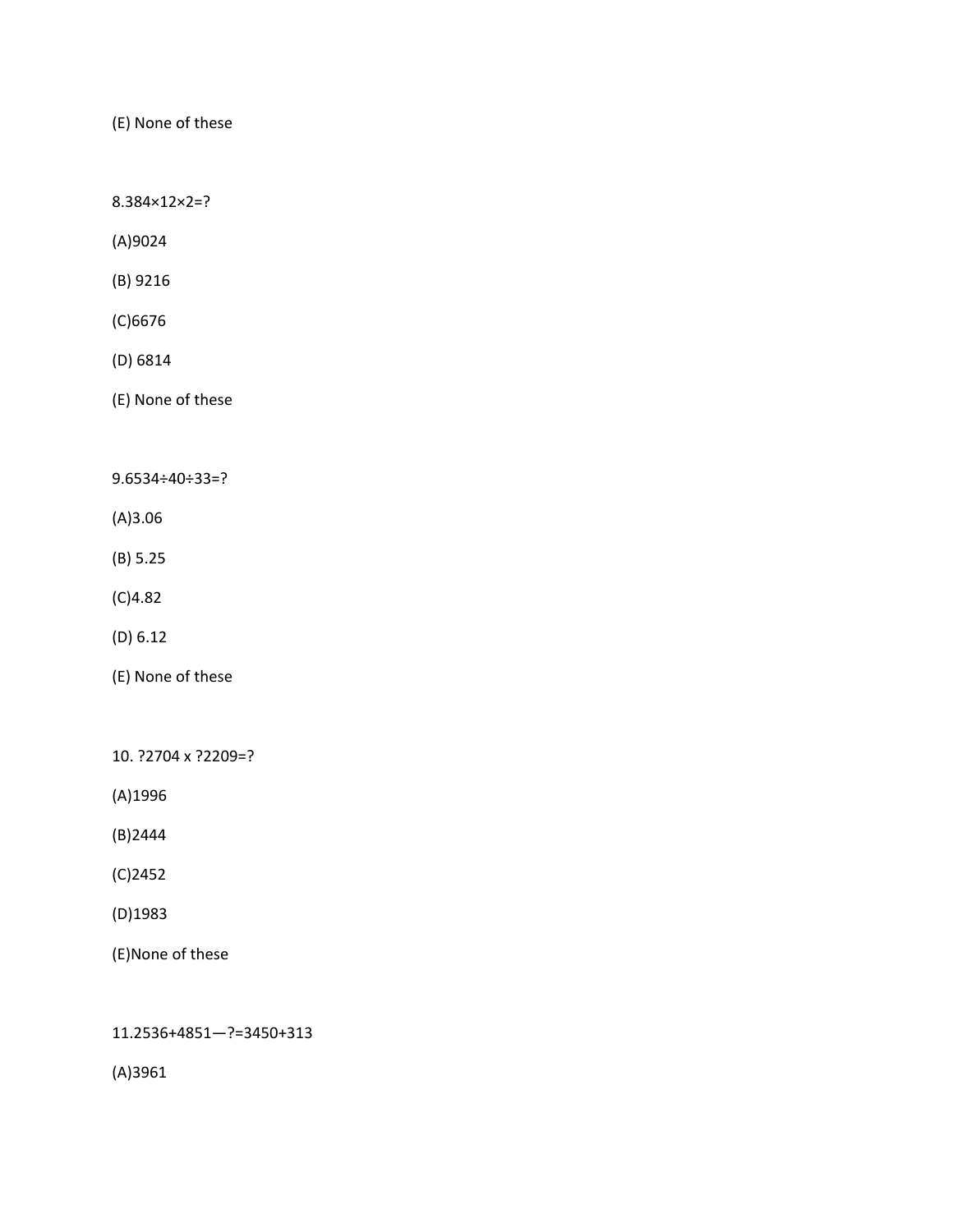(B)4532

(C)3624

(D)4058

(E) None of these

12.  $(2560 \times 1.4) + (7400 \times 0.6) = ?$ 

(A)7512

(B) 9746

(C)6523

(D) 8024

(E) None of these

13. 36%of 850+? %of 592 = 750

(A)73

(B)89

(C)82

(D)75

(E) None of these

14.64%of 2650+40% 0f 320=?

(A)1824

(B) 1902

(C)1829

(D) 1964

(E) None of these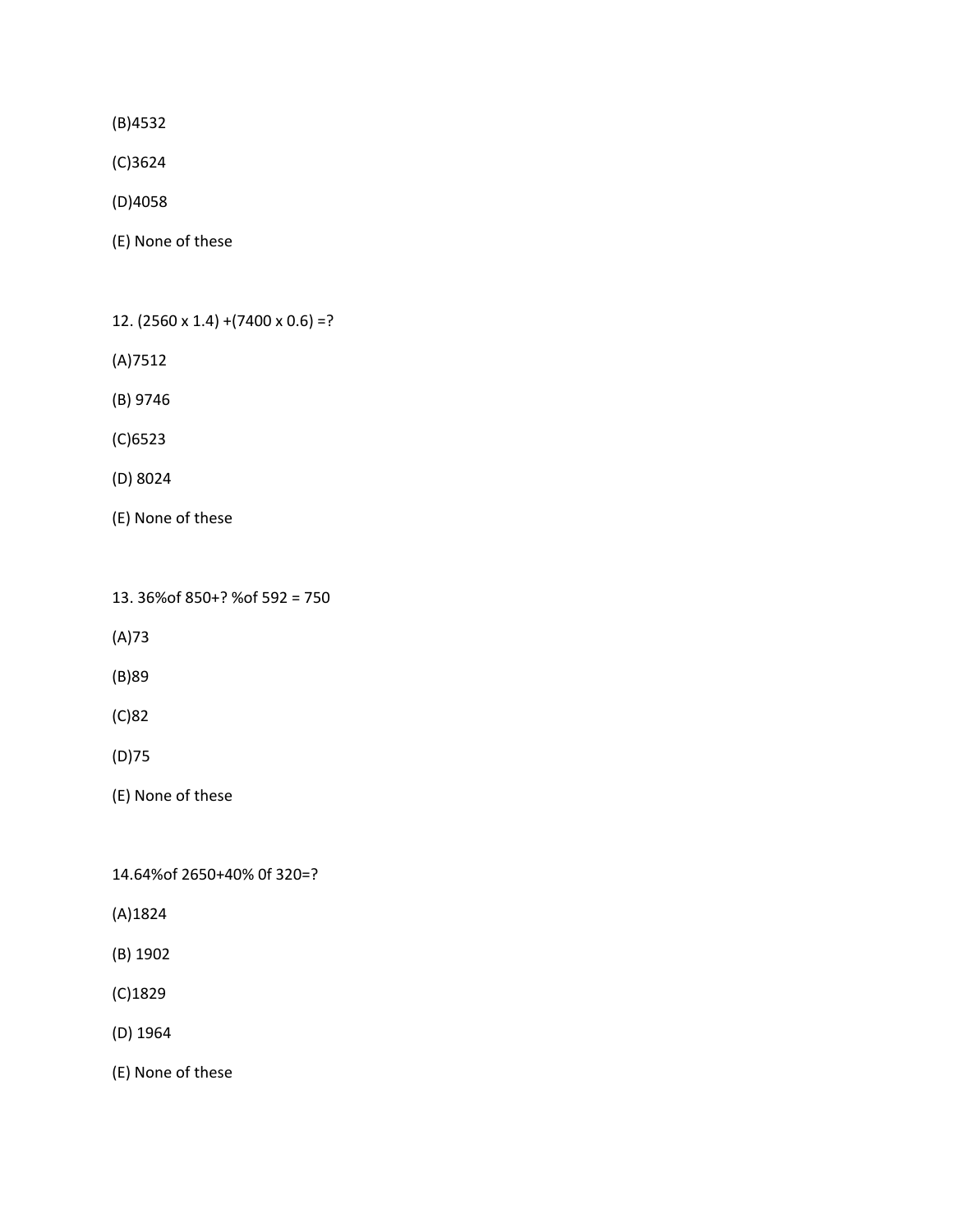15. 486+32×25—59=?

(A) 514

(B) 528

(C) 599

(D) 507

(E) None of these

16. 1827÷ 36 x ?=162.4

(A)4.4

(B)3.2

 $(C)2.1$ 

(D) 3.7

(E) None of these

17. 1008÷36=?

(A)28

(B) 32.5

(C)36

(D) 22.2

(E) None of these

18. 56.21 +2.36+5.41 —21.4+1.5=?

(A)40.04

(B) 46.18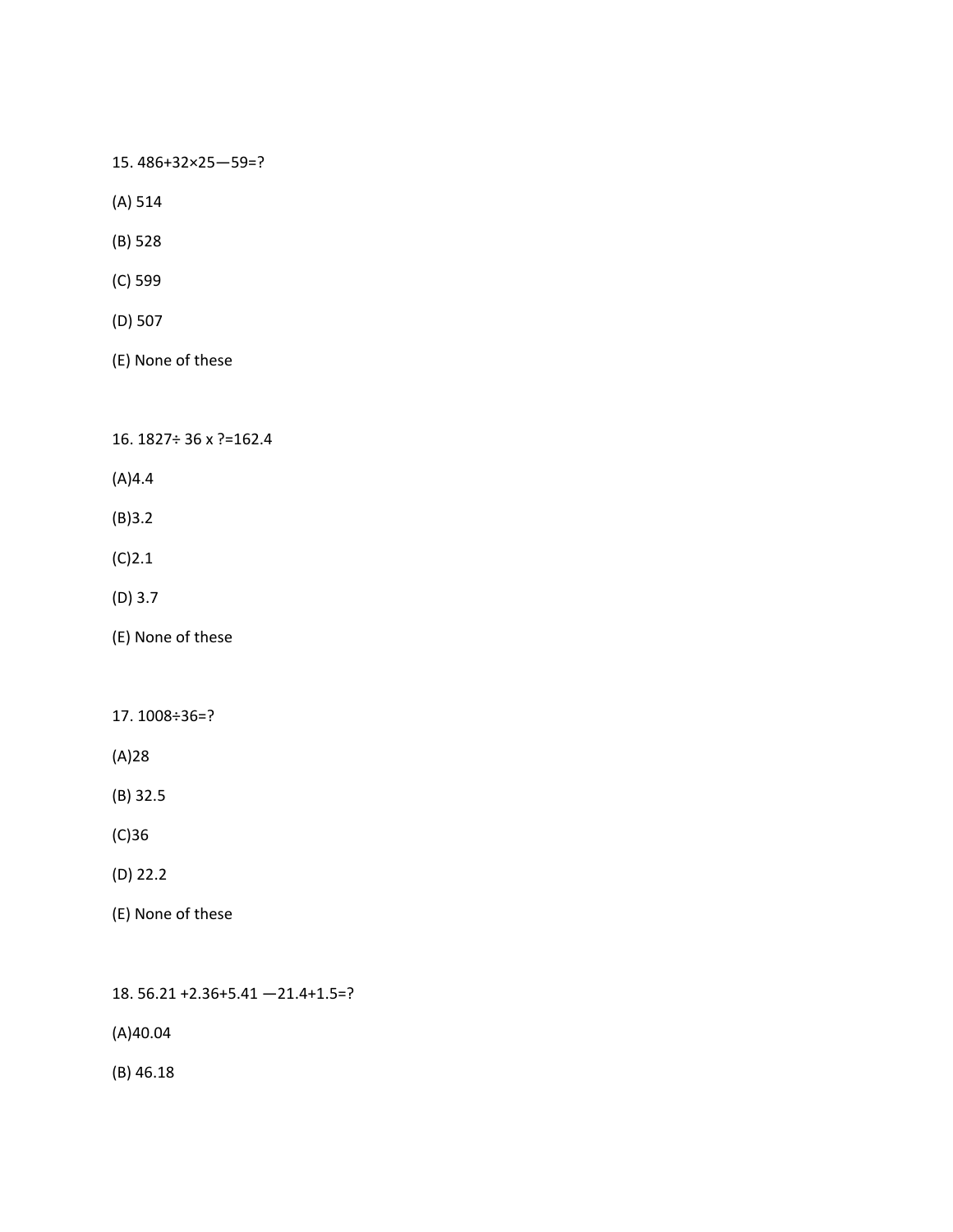(C)44.08

(D) 43.12

(E) None of these

19. 65%of 320+?=686

- (A) 480
- (B) 452

(C)461

(D) 475

(E) None of these

20. 83250÷?=74×25

(A)50

(B) 45

(C)40

(D) 55

(E) None of these

21. ?7744=?

(A)88

(B)62

(C)58

(D)78

(E)None of these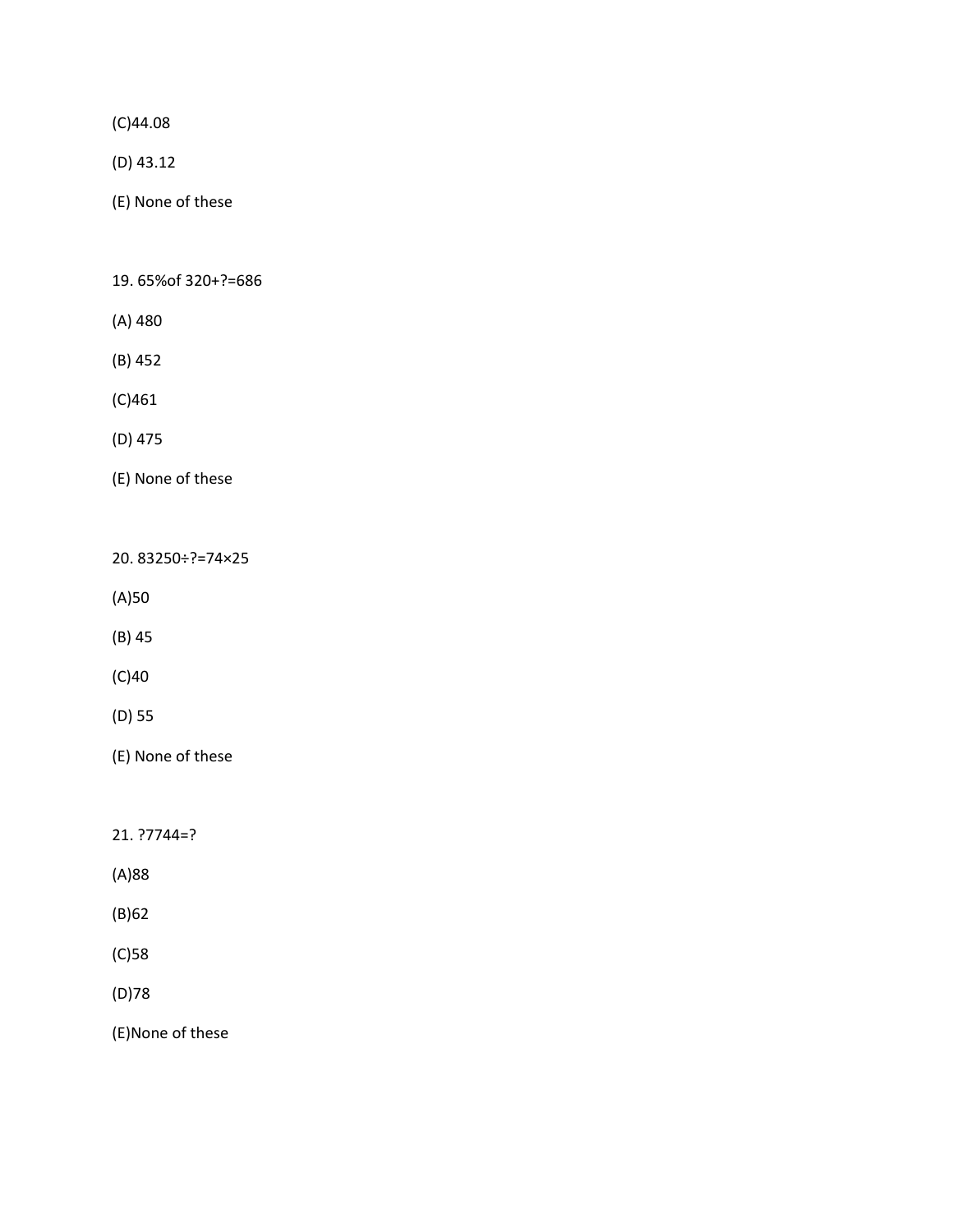22.35%of ?=242

(A)729

(B)652

(C)693

(D)759

(E) None of these

23. 1256+4813+765=?

(A)5642

(B) 5876

(C)6788

(D) 6878

(E) None of these

24. 22 x4+(?)2=(13)2

(A) 81

(C) 27

(B) 9

(D) 64

(E) None of these

25. 432+2170+35=?

(A)494

(B) 475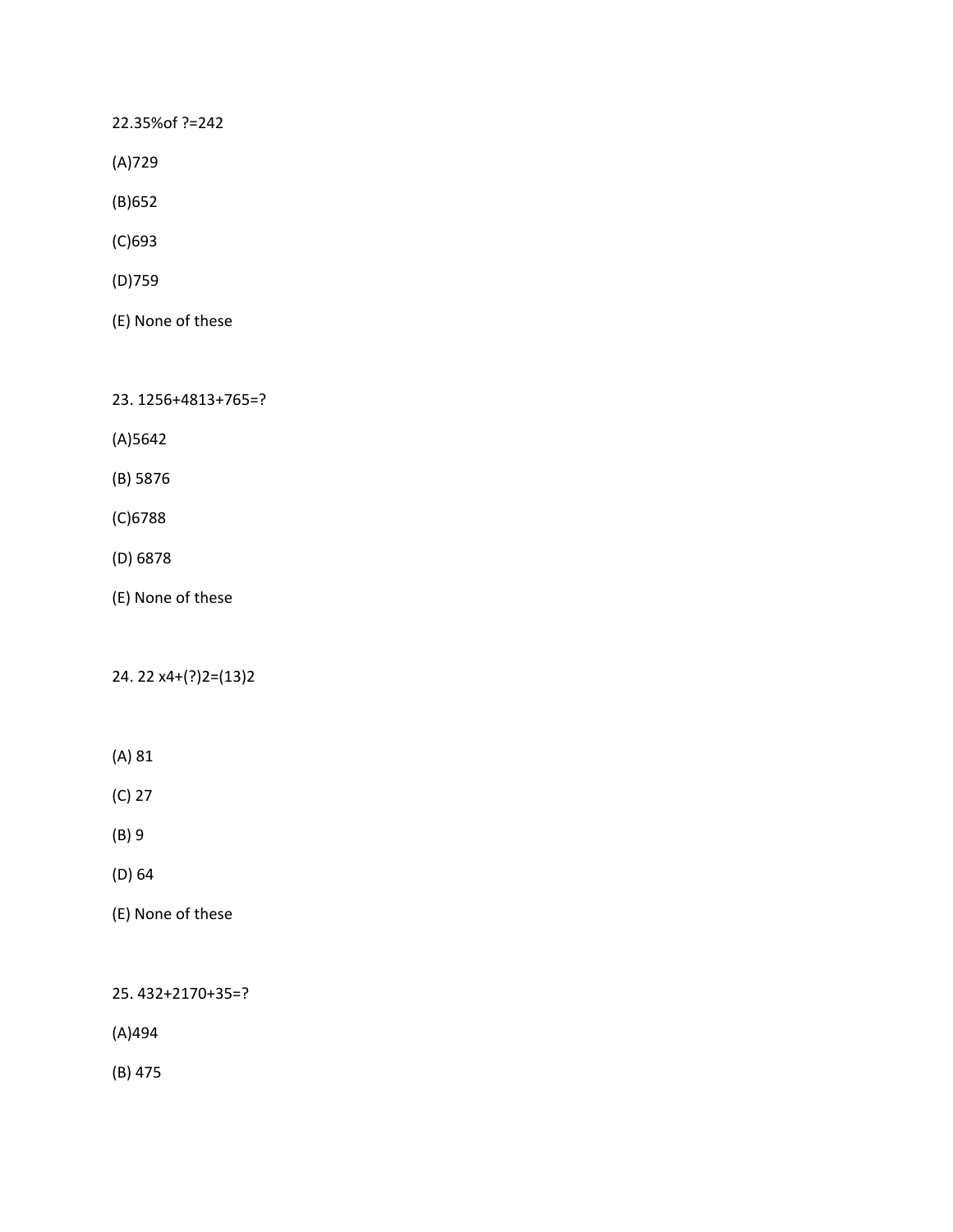(C)481

(D) 469

(E) None of these

26. Three numbers are in the ratio of 3: 4 :5 respectively. If the sum of the first and third numbers is more than the second number by 52, then which will be the largest number?

(A) 65

(B) 52

(C) 79

(D) 63

(E) None of these

27. The compound interest on a certain amount for 2 years at the rate of 8 p.c.p.a. is Rs.312. What will be the simple interest on the same amount and at the same rate and same time?

(A)Rs. 349.92

(B) Rs. 300

(C)Rs. 358.92

(D) Rs. 400

(E) None of these

28. The length of a rectangle exceeds its breadth by 7 ems. If the length is decreased by 4 cm. and the breadth is increased by 3 cms., then the area of the new rectangle will be the same as the area of the original rectangle. What will be the perimeter of the original rectangle?

(A)45 cms.

(B)40 cems.

(C)50 cms.

(D)55 cms.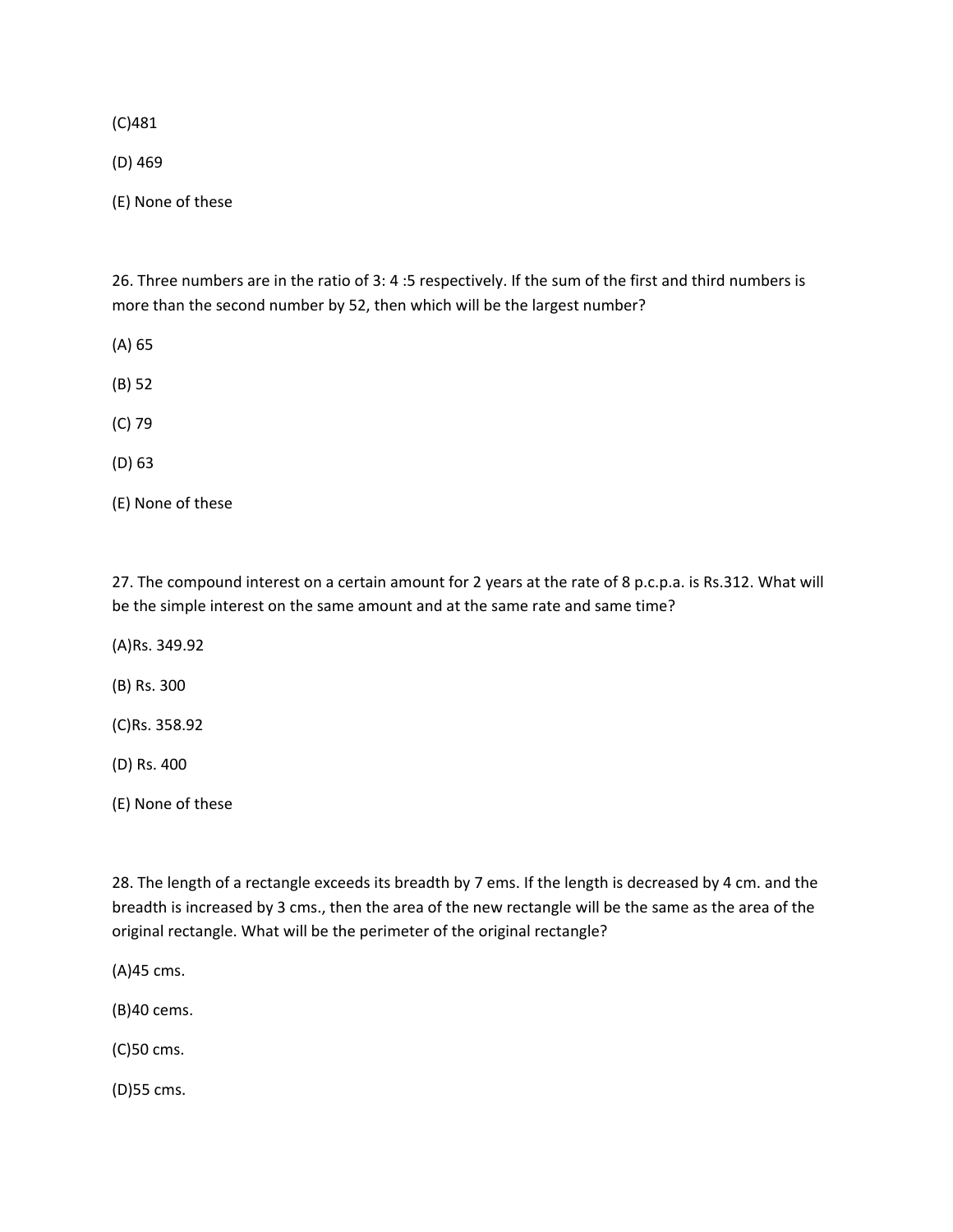(E)None of these

29. The sum of the digits of a two digit number is 12. If the new number formed by reversing the digits is greater than the original number by 54, then what will be the original number?

(A)28

(B) 48

(C)39

(D) 93

(E) None of these

30. In a fraction, twice the numerator is two more than the denominator. If 3 is added to the numerator and the denominator each, then the resultant fraction will be 2/3 .What was the original fraction ?

(A)5/18

(B)6/13

(C)13/6

(D)7/12

(E) None of these

31. Four-fifth of a number is 10 more than two-third of the same number. What is the number?

(A) 70

(B) 75

(C) 69

(D) 85

(E) None of these

32. A shopkeeper purchased 200 bulbs for Rs. 10 each. However, 5 bulbs were fused and had to be thrown away. The remaining were sold at Rs. 12 each. What will be the percentage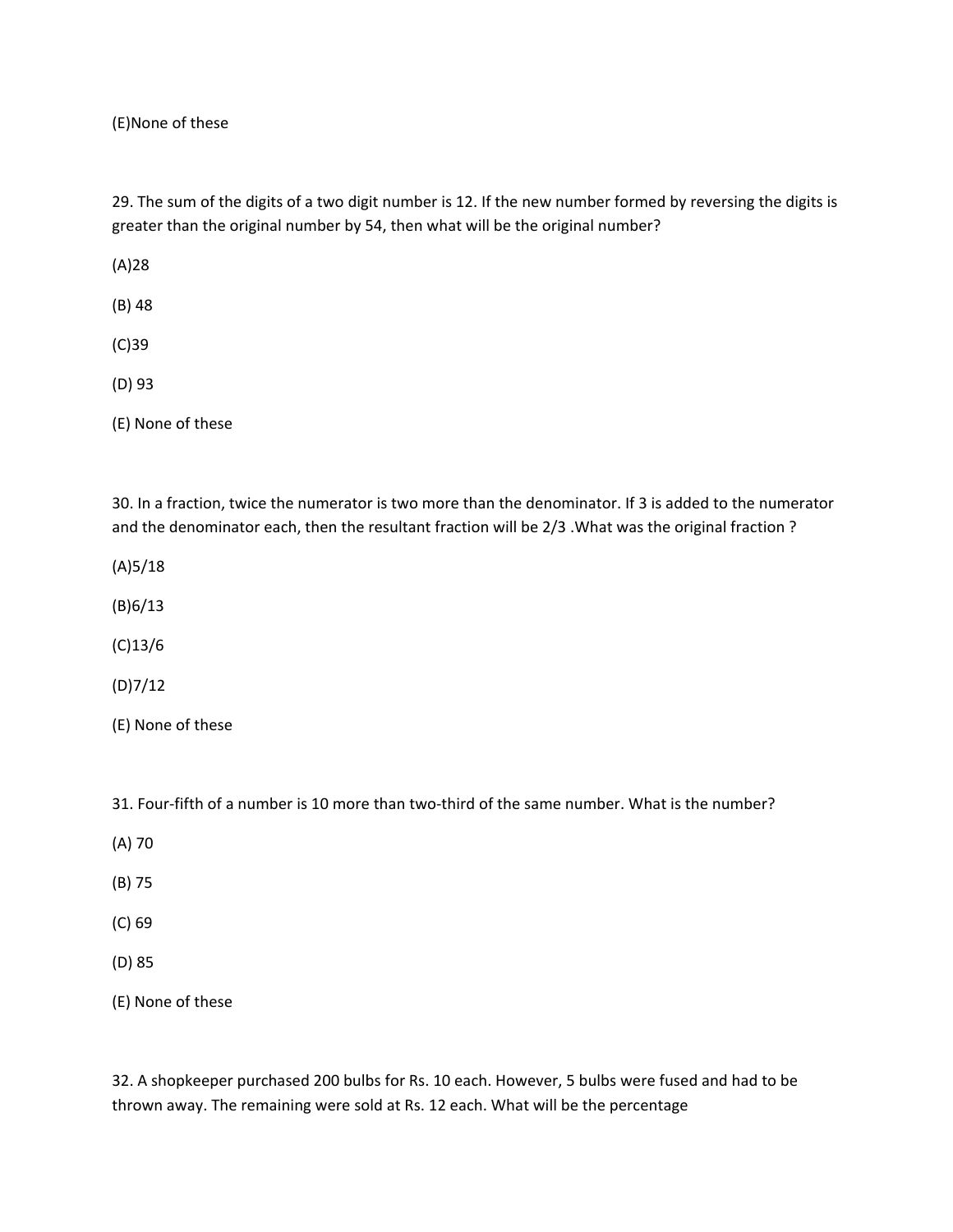profit?

- (A) 25
- (B) 15
- (C) 13
- (D) 17

(E) None of these

33. What should come in the place of question mark (?) in the number series given below?

25, 34, 52,79, 115,?

(A)160

(B) 140

(C)153

(D) 190

(E)None of these

34. What number should replace both the question marks (?) in the following question ?

- $?$ /144= 49 /?
- (A)95
- (B) 76
- (C)82
- (D) 84

(E)None of these

35. The sum of three consecutive even numbers is 252. What is the sum of the smallest and the largest numbers?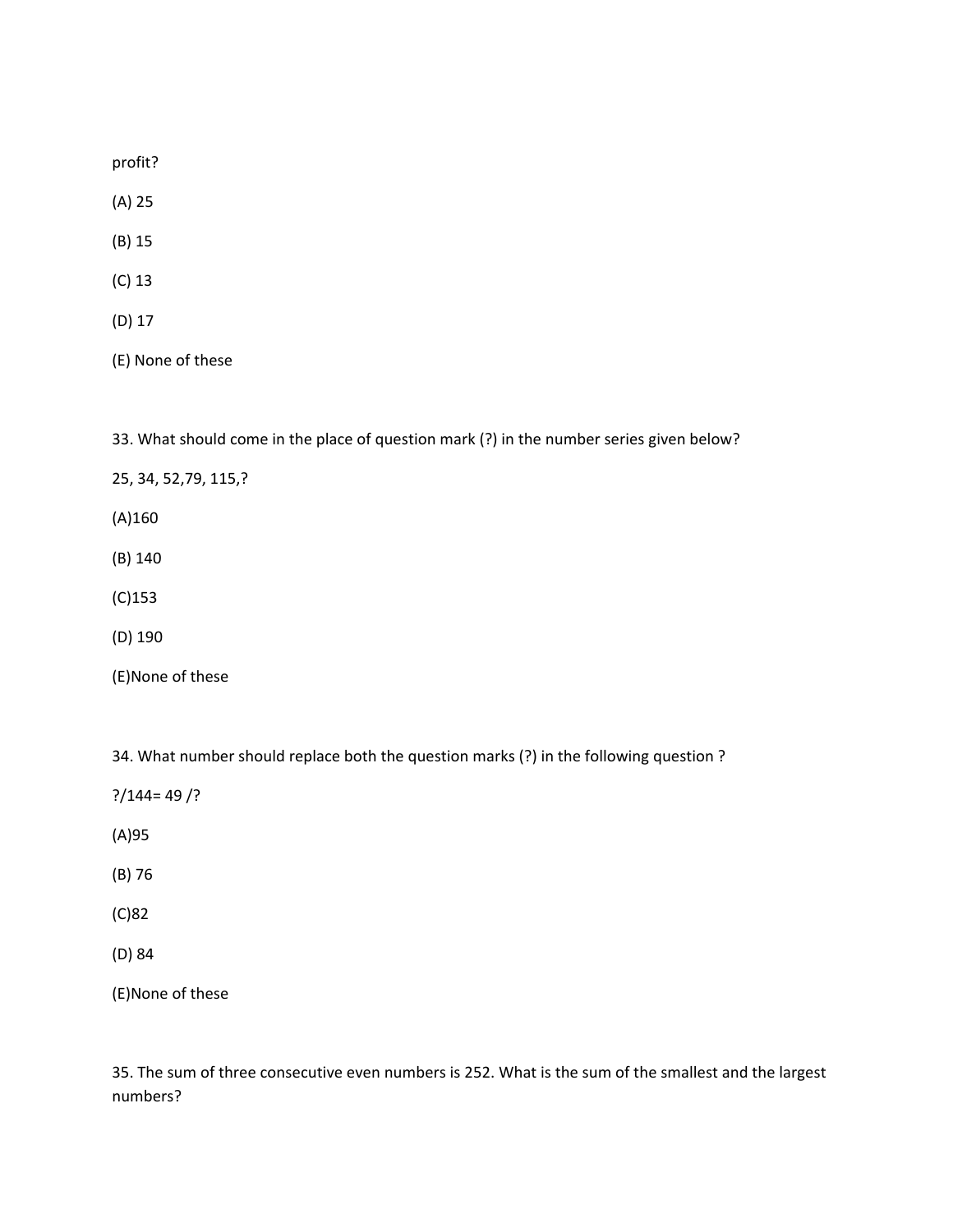(A)158

(B) 148

- (C)168
- (D) 198
- (E) None of these

36. Ajay spends 25% of his salary on house rent, 5% on food, 15% on travel, 10% on clothes and the remaining amount of Rs. 27,000 is saved. What is Ajay's income?

- (A) Rs. 60,000
- (B) Rs. 80,500
- (C) Rs. 60,700
- (D) Rs. 70,500
- (E) None of these
- 37. In how many different ways, can the letters of the word 'CRISIS' be arranged ?
- (A) 150
- (B) 240
- (C) 120
- (D) 200
- (E) None of these

38. At each corner of a square park with side equal to 40 m, there is a flower bed in the form of a sector of radius 14 m. What is the area of the remaining part of the park?

(A)984 Square m

(B) 789 Square m

(C) 1014 Square m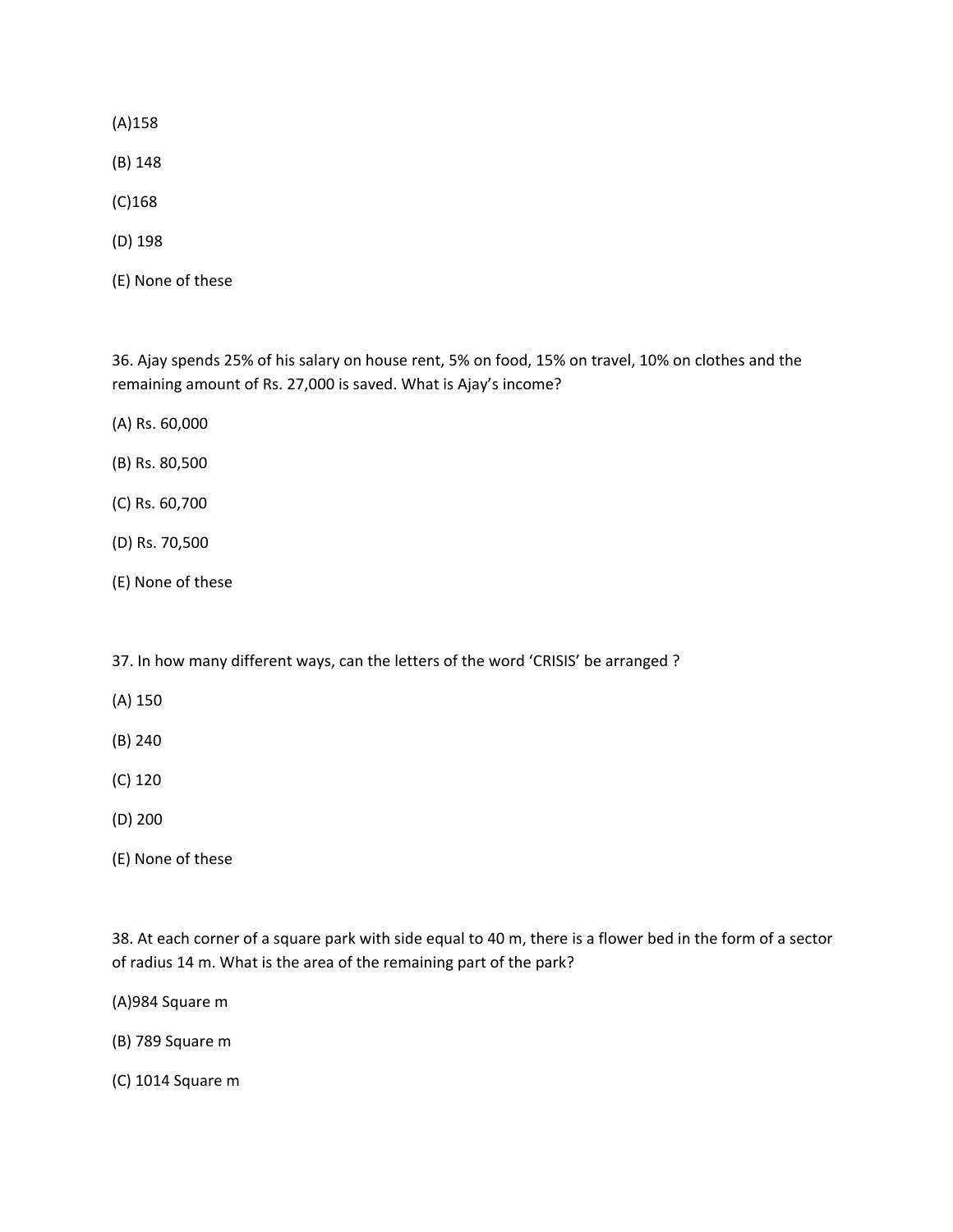(D) 1024 Square m

(E) None of these

39. The length of a rectangular field is thrice its breadth. If the cost of cultivating the field at Rs. 367.20 per square meter is Rs. 27,540, then what is the perimeter of the rectangle?

(A)47m

(B) 39m

(C)52m

(D)40m

(E) None of these

40. If the fractions8/5,7/2,9/5,5/4,4/5 are arranged in descending order of their values, which one will be fourth?

(A)4/5

(B)5/4

(C)9/5

(D)8/5

(E) 7/2

41. The present ages of Chetna and Shikha are in the ratio of 5 :7 respectively. After 7 years, their ages will be in the ratio of 11:14 respectively. What is the difference between their ages?

(A)9 years

(B) 4 years

(C)5 years

(D) 7 years

(E) None of these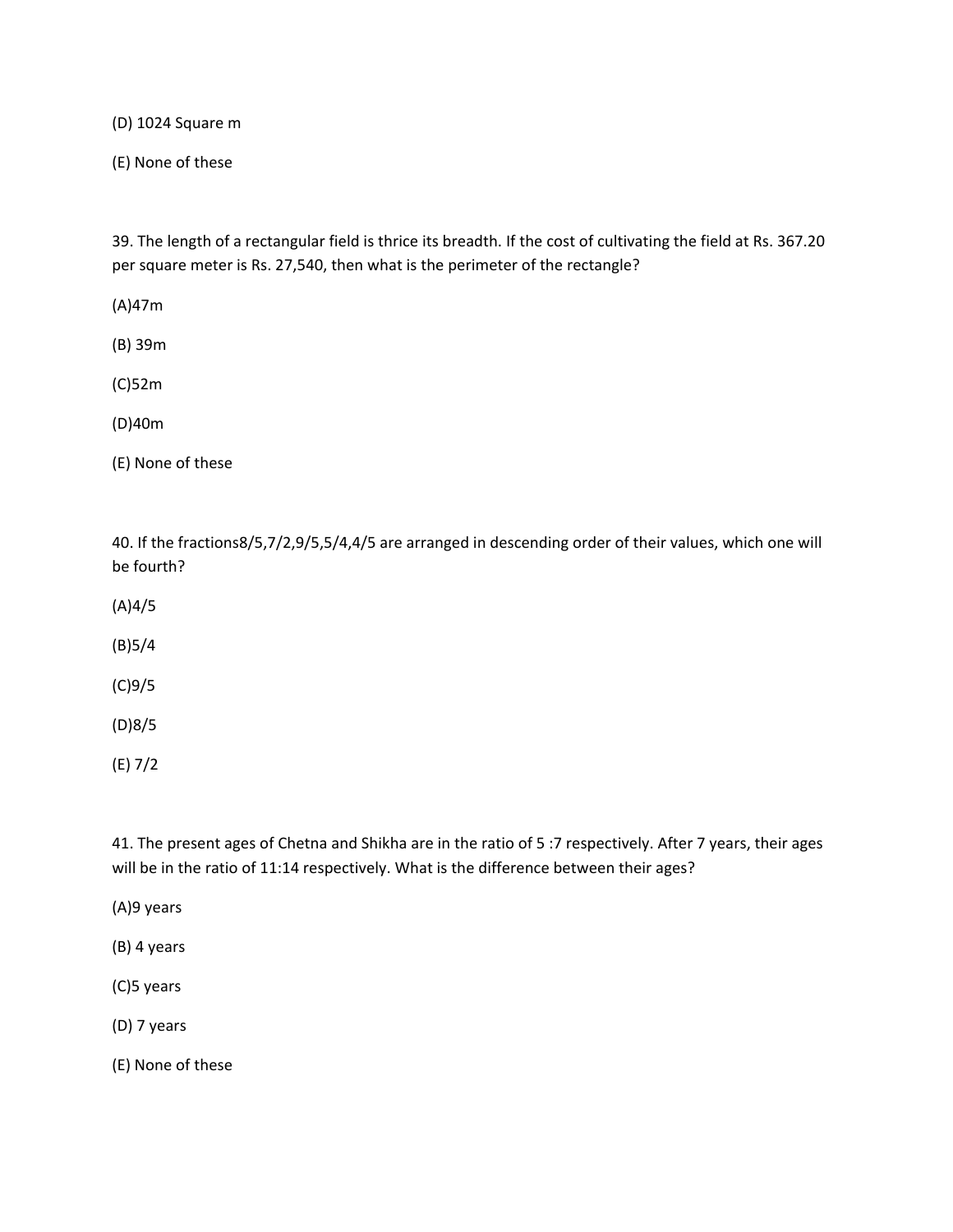42. If 13 men can complete a piece of work in 36 days, then in how many days will 18 men complete the same work?

(A)16 days

(B) 20 days

(C)26 days

(D) 30 days

(E) None of these

43. If the area of a circle is 75.44 square cm then what is the circumference of the circle?

(A)29.2 cm

(B) 28.9 cm

(C)30.8 cm

(D) 40.2 cm

(E) None of these

44. Girish started a business investing Rs. 45,000. After 3 months, Vijay joined him with a capital of Rs. 60,000. After another 6 months, Ankush joined them with a capital of Rs. 90,000. At the end of the year, they made a profit of Rs. 16,500. What is Girish's share of profit ?

(A) Rs. 5,500

(B) Rs. 6,000

- (C) Rs. 6,600
- (D) As. 5,900
- (E) None of these

45. What is the average age of a family of five members, whose ages are 42, 49, 56, 63 and 35 years respectively?

(A)60 years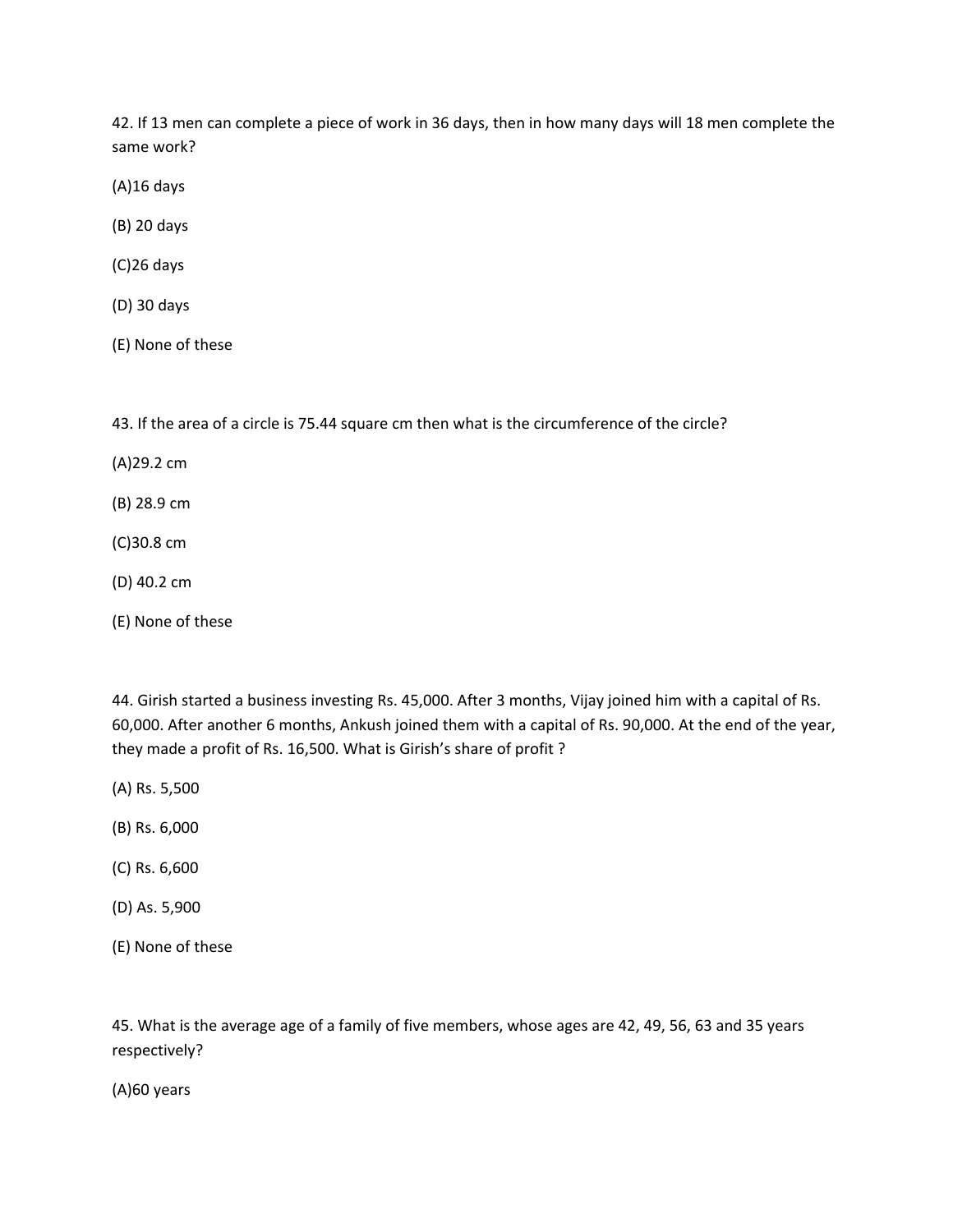(B) 49 years

(C)45 years

(D) 58 years

(E) None of these

46. A and B are two taps which can fill a tank individually in 10 minutes and 20 minutes respectively. However, there is a leakage at the bottom which can empty a filled tank in 40 minutes. If the tank is empty initially, how much time will both the taps take to fill the tank (leakage is still there) ?

(A) 8 minutes

(B) 7 minutes

(C) 10 minutes

(D)15 minutes

(E) None of these

47. What is 50% of 40% of Rs. 3,450?

(A) Rs. 690

(B) As. 520

(C) Rs. 517.5

(D) Rs. 499.2

(E) None of these

48. If an amount of Rs. 5,86,700 is distributed equally amongst 25 persons, then how much would each person get?

- (A) Rs. 2,54,876
- (B) Rs. 2,34,68
- (C) Rs. 3,74,20
- (D) Rs. 1,95,62